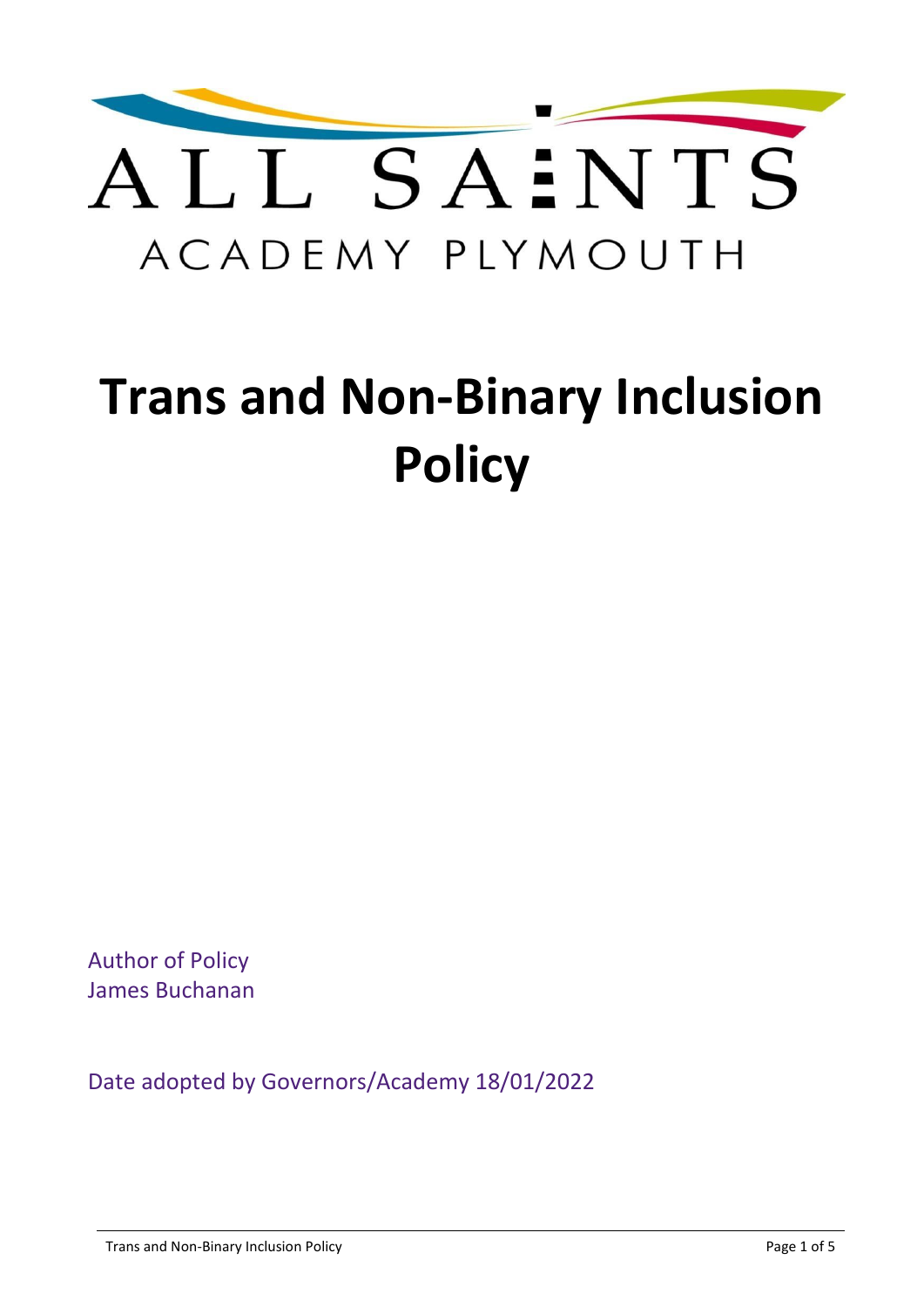#### o **OUR MISSION**

'I have come that they may have life and have it to the full' John 10:10

**All Saints Academy** ensures that every student is **well-educated**, prepared for the **future** and is able to **live life** to the full.

### o **OUR VALUES**

To achieve our mission, we have four core values:

- FAITH putting Christian faith at the heart of every action and providing a safe environment and caring ethos for all
- FOUNDATIONS creating strong foundations in learning, behaviour and success for all
- FAMILY understanding the importance of family, the value of community and ensuring support for all
- FUTURES preparing for bright futures shaped from excellent progress, achievement and choice for all

This policy and the associated procedures are based on these principles, aims and beliefs.

# **Trans and Non-Binary Inclusion Policy and Procedures**

#### **1. Aim**

To have in place a clear protocol and procedure, which is understood and implemented by all staff, Governors, visitors and parents. The ultimate aim is to ensure that students at our school can learn and enjoy extra-curricular experiences in an environment where they are safe from harm.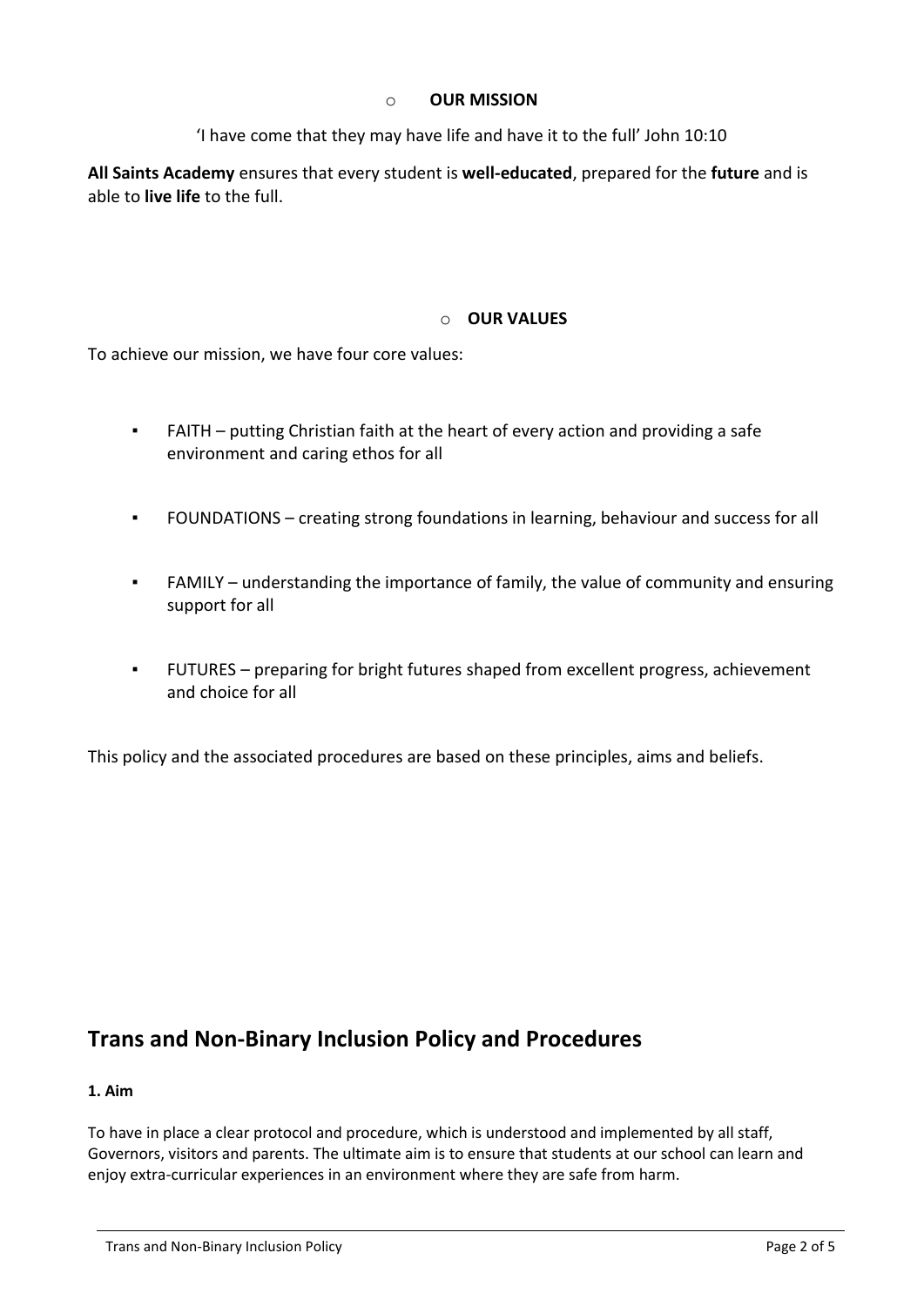#### **2. Policy Statement**

The school has a legal duty of care for the health, safety and wellbeing of all pupils and staff. This duty of care incorporates the duty to 'safeguard' all pupils from being subjected to any form of harm or abuse. It is the responsibility of the Governing Body and the Headteacher to ensure that this duty is implemented at all times.

#### **3. Policy responsibility**

James Buchanan is the member of staff responsible for the implementation, coordination, dissemination and review of this policy. All breaches of this policy must be reported to James Buchanan in the first instance.

#### **4. Where and to whom the policy applies**

The school is deemed to have control and responsibility for its pupils anywhere on the school site, during normal school hours, during after school activities, and on school organised (and supervised) off-site activities. The policy applies to:

- All teaching and non-teaching staff employed by the school
- All external visitors entering the school site during the school day or for after school activities (including supply teachers/peripatetic tutors/sports coaches and topic related visitors e.g. authors, journalists)
- All Governors of the school
- All parents (including parent helpers)
- All pupils
- Other education related personnel (County Council staff, Inspectors, health care professionals)
- Buildings and Maintenance Contractors

#### **5. Protocol and procedures**

- Disclosures of trans and non-binary identity will be shared with James Buchanan and Emma Hill to ensure appropriate decisions are made to support the child or young person
- We will take our lead from children and young people and involve them in making decisions that will affect them
- We will involve family members, with the agreement of the trans or non-binary pupil or student, in making decisions about their child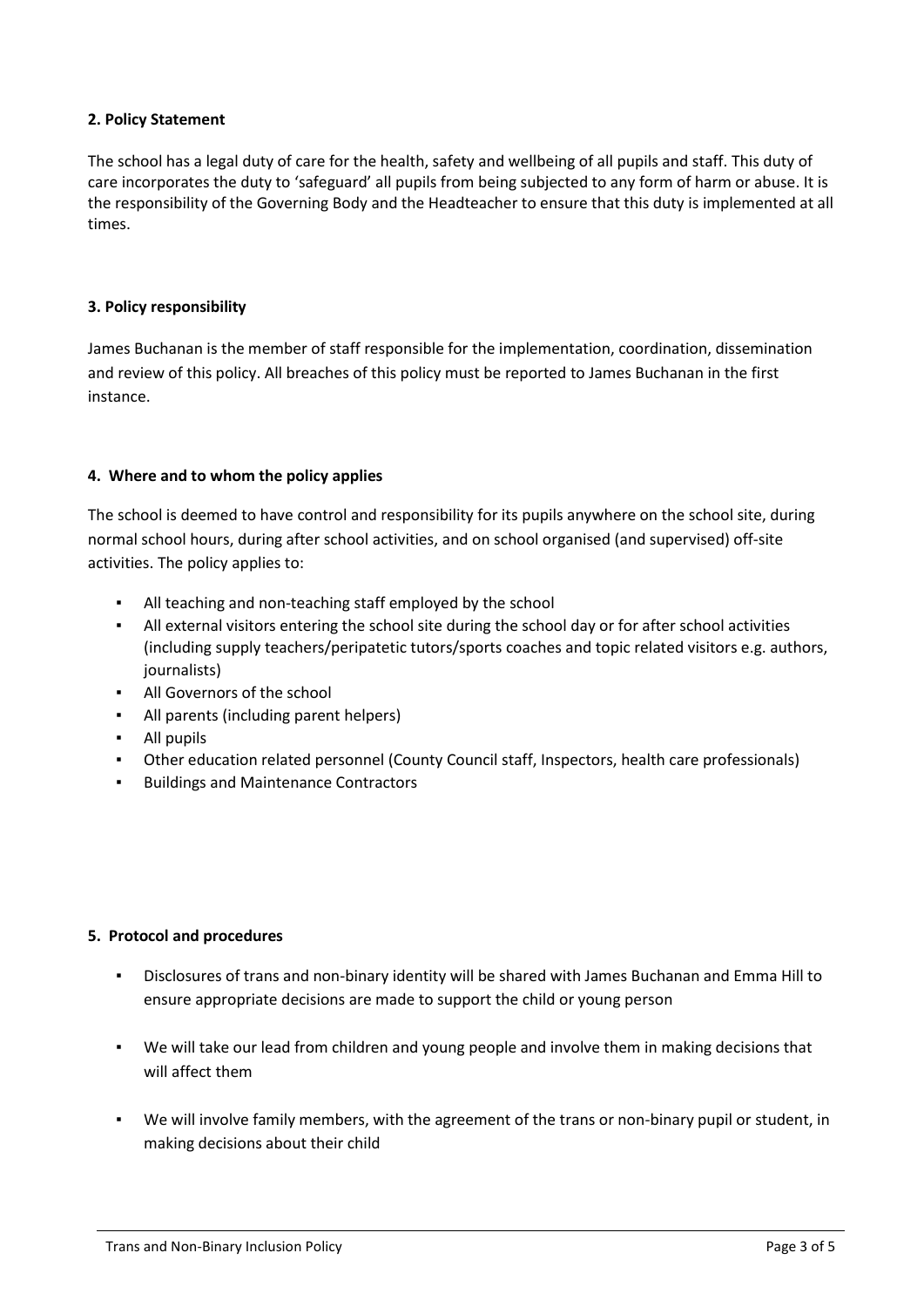- We will apply a watch and wait policy, which does not place any pressure on children / young people to live or behave in accordance with their sex registered at birth or to move rapidly to gender transition
- We will respect and use the pupil's / student's new name, pronouns and title (and apologise for any mistakes made)
- The SIMS register will be updated if parents/carers give their permission for this. The Timetable and Data team will be responsible for this and Emma Hill will communicate changes made with the teaching staff
- Whether or not parents/carers are supportive, the student details on SIMS will be updated stating a student's new name and pronouns and whether or not home is supportive. The name and pronoun spreadsheet on the shared drive will also be updated by Emma Hill and the pastoral team.
- We will provide access to a range of appropriate toilets and changing facilities recognising that trans people (as defined under gender reassignment in the Equality Act) can use facilities of their self-identified gender
- We will provide access to gender neutral changing space for non-binary students
- We will support all pupils / students to wear uniform and PE kit in line with their gender identity
- We will only divide pupils / students by gender when there is an educational reason for doing so
- We will enable full access to enrichment activities for trans and non-binary pupils and students
- We will support trans and non-binary pupils and students to access medical appointments if required
- We will take confidentiality seriously and not 'out' a trans or non-binary child or young person without their permission
- We will provide additional support to a trans or non-binary child or young person and or their parents, carers and siblings by referring them to Mermaids Youth Forum and other services as appropriate
- We will use the curriculum and other opportunities to challenge gender stereotyping, sexism, homophobia, biphobia and transphobia and will represent diversity as part of our wider equality work
- We will identify, record and challenge all prejudiced incidents and bullying including those which are sexist, homophobic, biphobic and transphobic
- We will share information about sexist, homophobic, biphobic and transphobic incidents with Governors